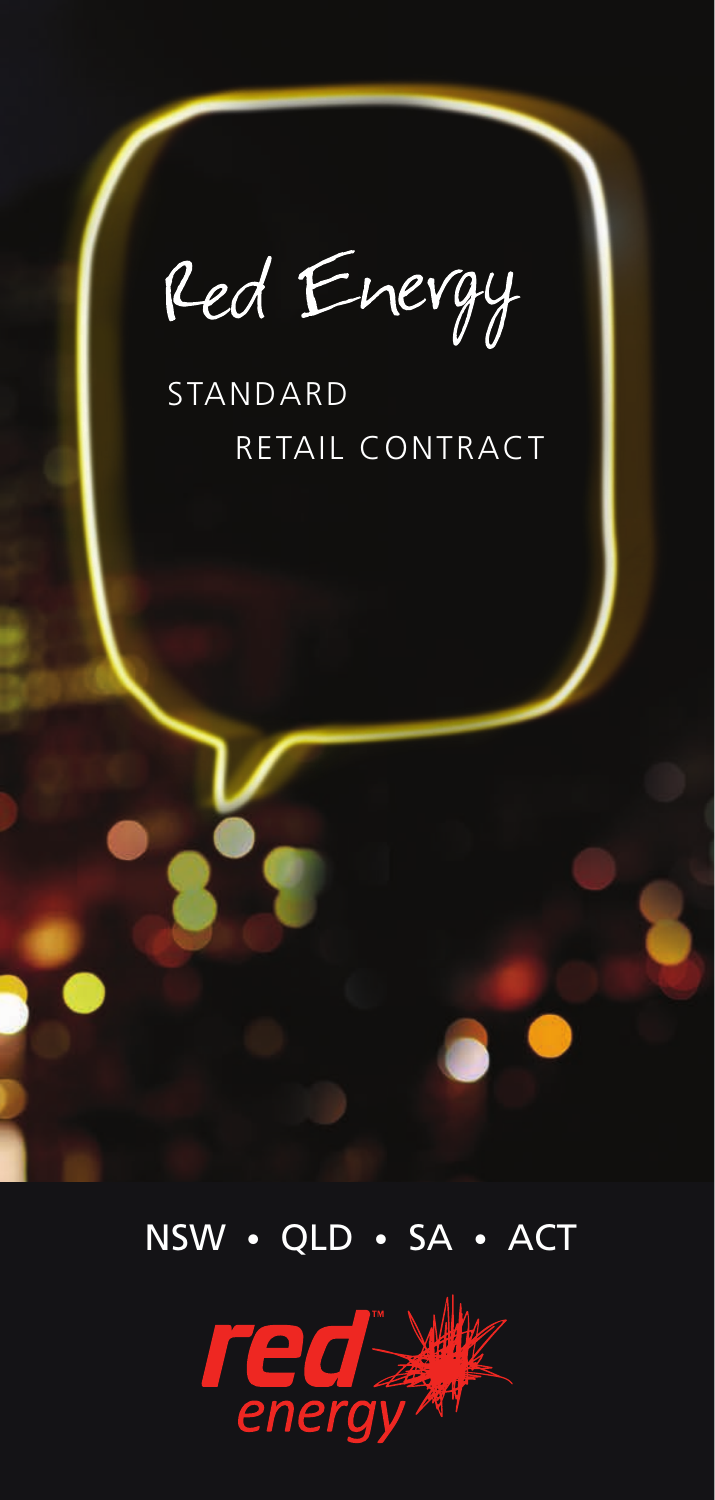### PREAMBLE

This contract is about the sale of energy to you as a small customer at your premises. It is a standard retail contract that starts without you having to sign a document agreeing to these terms and conditions. In addition to this contract, the energy laws and other consumer laws also contain rules about the sale of energy and we will comply with these rules in our dealings with you. For example, the National Energy Retail Law and the National Energy Retail Rules ('the Rules') set out specific rights and obligations about energy marketing, payment methods and arrangements for customers experiencing payment difficulties.

You also have a separate contract with your distributor, called a customer connection contract. The customer connection contract deals with the supply of energy to your premises and can be found on your distributor's website. More information about this contract and other matters is on our website **redenergy.com.au**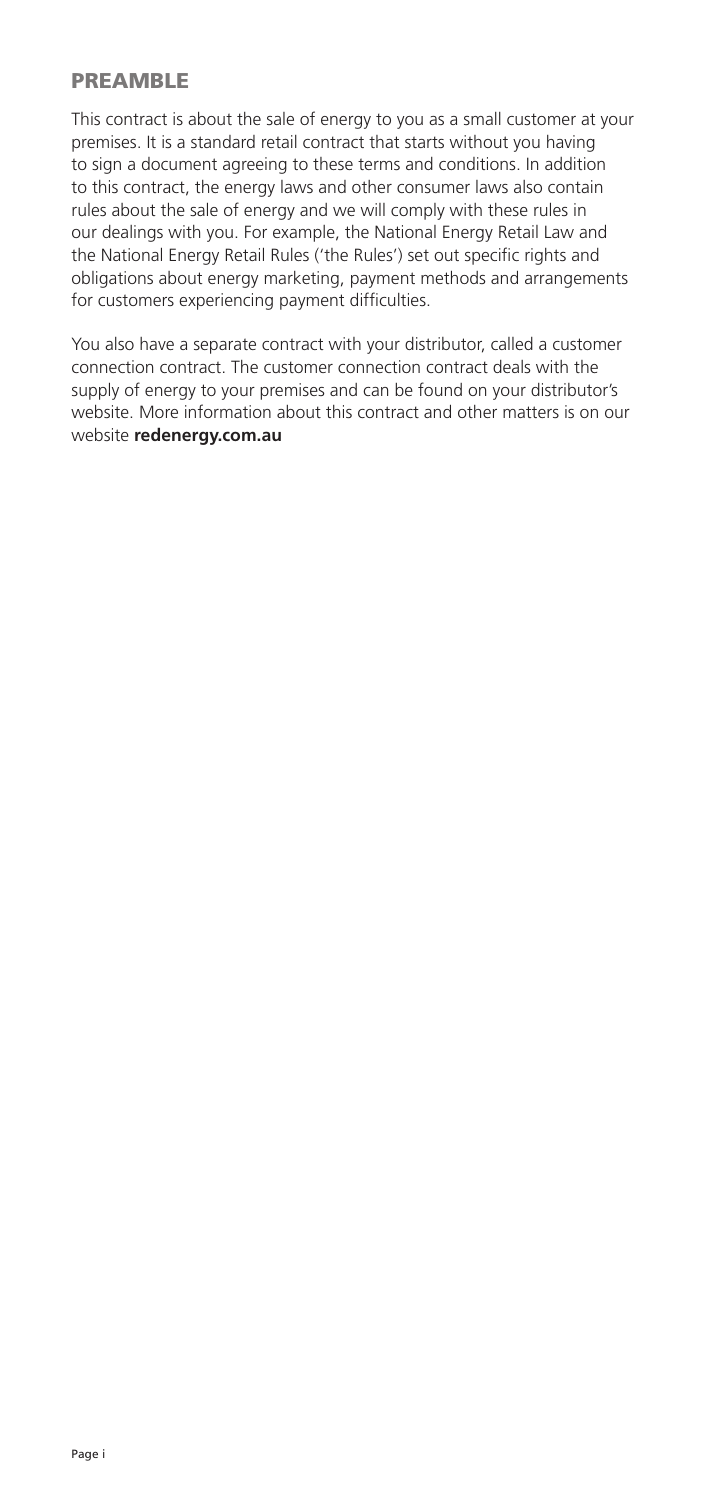# **CONTENTS**

| 1.                    | THE PARTIES                                 | 1  |
|-----------------------|---------------------------------------------|----|
| 2.                    | DEFINITIONS AND INTERPRETATION              | 1  |
| 3.                    | DO THESE TERMS AND CONDITIONS APPLY TO YOU? | 1  |
| 4.                    | WHAT IS THE TERM OF THIS CONTRACT?          | 1  |
| 5.                    | SCOPE OF THIS CONTRACT                      | 3  |
| 6.                    | YOUR GENERAL OBLIGATIONS                    | 3  |
| 7.                    | <b>OUR LIABILITY</b>                        | 4  |
| 8.                    | PRICE FOR ENERGY AND OTHER SERVICES         | 5  |
| 9.                    | <b>BILLING</b>                              | 7  |
|                       | 10. PAYING YOUR BILL                        | 9  |
|                       | 11. METERS                                  | 10 |
|                       | 11A. INTERRUPTION TO ELECTRICITY SUPPLY     | 10 |
|                       | 12. UNDERCHARGING AND OVERCHARGING          | 11 |
|                       | 13. SECURITY DEPOSITS                       | 12 |
|                       | 14. DISCONNECTION OF SUPPLY                 | 13 |
|                       | 15. RECONNECTION AFTER DISCONNECTION        | 14 |
|                       | 16. WRONGFUL AND ILLEGAL USE OF ENERGY      | 15 |
|                       | 17. NOTICES AND BILLS                       | 15 |
| 18.                   | PRIVACY ACT NOTICE                          | 16 |
|                       | 19. COMPLAINTS AND DISPUTE RESOLUTION       | 16 |
|                       | 20. FORCE MAJEURE                           | 16 |
|                       | 21. APPLICABLE LAW                          | 17 |
|                       | 22. RETAILER OF LAST RESORT EVENT           | 17 |
|                       | 23. GENERAL                                 | 17 |
|                       | 24. SIMPLIFIED EXPLANATION OF TERMS         | 18 |
| <b>OTHER CONTACTS</b> |                                             | 20 |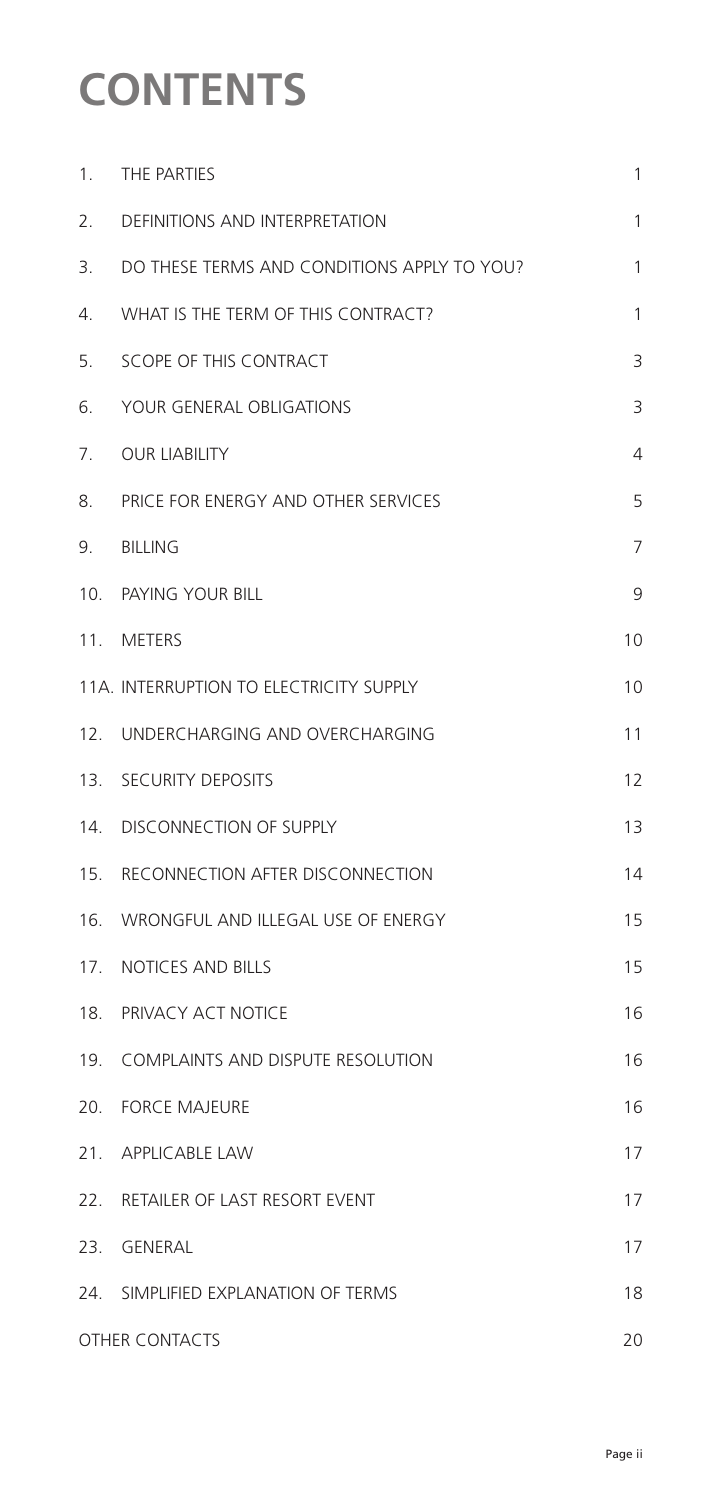## 1. THE PARTIES

 This contract is between: Red Energy Pty Limited (ABN 60 107 479 372) who sells energy to you at your premises (in this contract referred to as 'we', 'our' or 'us'); and

 You, the customer to whom this contract applies (in this contract referred to as 'you' or 'your').

## 2. DEFINITIONS AND INTERPRETATION

- (a) Terms used in this contract have the same meanings as they have in the National Energy Retail Law and the Rules. However for ease of reference, a simplified explanation of some terms is given at the end of this contract.
- (b) Where the simplified explanations given at the end of this contract differ from the definitions in the National Energy Retail Law and the Rules, the definitions in the National Energy Retail Law and the Rules prevail.

### 3. DO THESE TERMS AND CONDITIONS APPLY TO YOU?

### **3.1 These are our terms and conditions**

 This contract sets out the terms and conditions for a standard retail contract for a small customer under the National Energy Retail Law and the Rules.

#### **3.2 Application of these terms and conditions These terms and conditions apply to you if:**

- (a) you are a residential customer; or
- (b) you are a business customer who is a small customer; and
- (c) you request us to sell energy to you at your premises; and
- (d) you are not being sold energy for the premises under a market retail contract.

## **3.3 Electricity or gas**

 Standard retail contracts apply to electricity and gas, but some terms may be expressed to apply only to one or the other. If we are your retailer for both electricity and gas, you have a separate contract with us for each of them.

## 4. WHAT IS THE TERM OF THIS CONTRACT?

## **4.1 When does this contract start?**

 This contract starts on the date you satisfy any pre-conditions set out in the National Energy Retail Law and the Rules, including giving us acceptable identification and your contact details for billing purposes.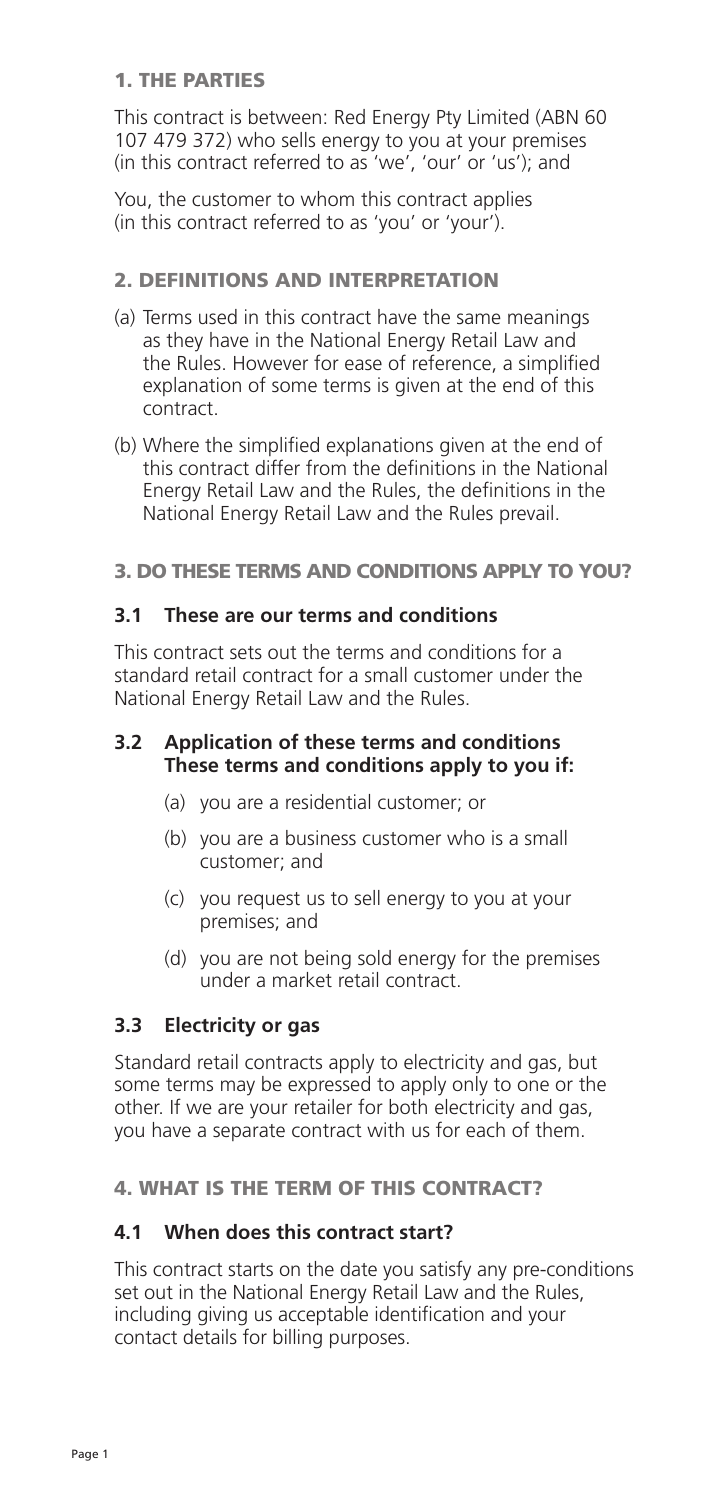## **4.2 When does this contract end?**

- (a) This contract ends:
	- (i) if you give us a notice stating you wish to end the contract – subject to paragraph (b), on a date advised by us of which we will give you at least 5 but no more than 20 business days notice; or
	- (ii) if you are no longer a small customer:
		- (A) subject to paragraph (b), on a date specified by us, of which we will give you at least 5 but no more than 20 business days notice; or
		- (B) if you have not told us of a change in the use of your energy – from the time of the change in use; or
	- (iii.) if we both agree to a date to end the contract on the date that is agreed; or
	- (iv.) if you start to buy energy for the premises from us or a different retailer under a customer retail contract – on the date the market retail contract starts; or
	- (v) if a different customer starts to buy energy for the premises – on the date that customer's contract starts; or
	- (vi) if the premises are disconnected and you have not met the requirements in the Rules for reconnection – 10 business days from the date of disconnection.
- (b) If you do not give us safe and unhindered access to the premises to conduct a final meter reading (where relevant), this contract will not end under paragraph (a) (i) or (ii) until we have issued you a final bill and you have paid any outstanding amount for the sale of energy.
- (c) Rights and obligations accrued before the end of this contract continue despite the end of the contract, including any obligations to pay amounts to us.

## **4.3 Vacating your premises**

- (a) If you are vacating your premises, you must provide your forwarding address to us for your final bill in addition to a notice under clause 4.2(a)(i) of this contract.
- (b) When we receive the notice, we must use our best endeavours to arrange for the reading of the meter on the date specified in your notice (or as soon as possible after that date if you do not provide access to your meter on that date) and send a final bill to you at the forwarding address stated in your notice.
- (c) You will continue to be responsible for charges for the premises until your contract ends in accordance with clause 4.2 of this contract.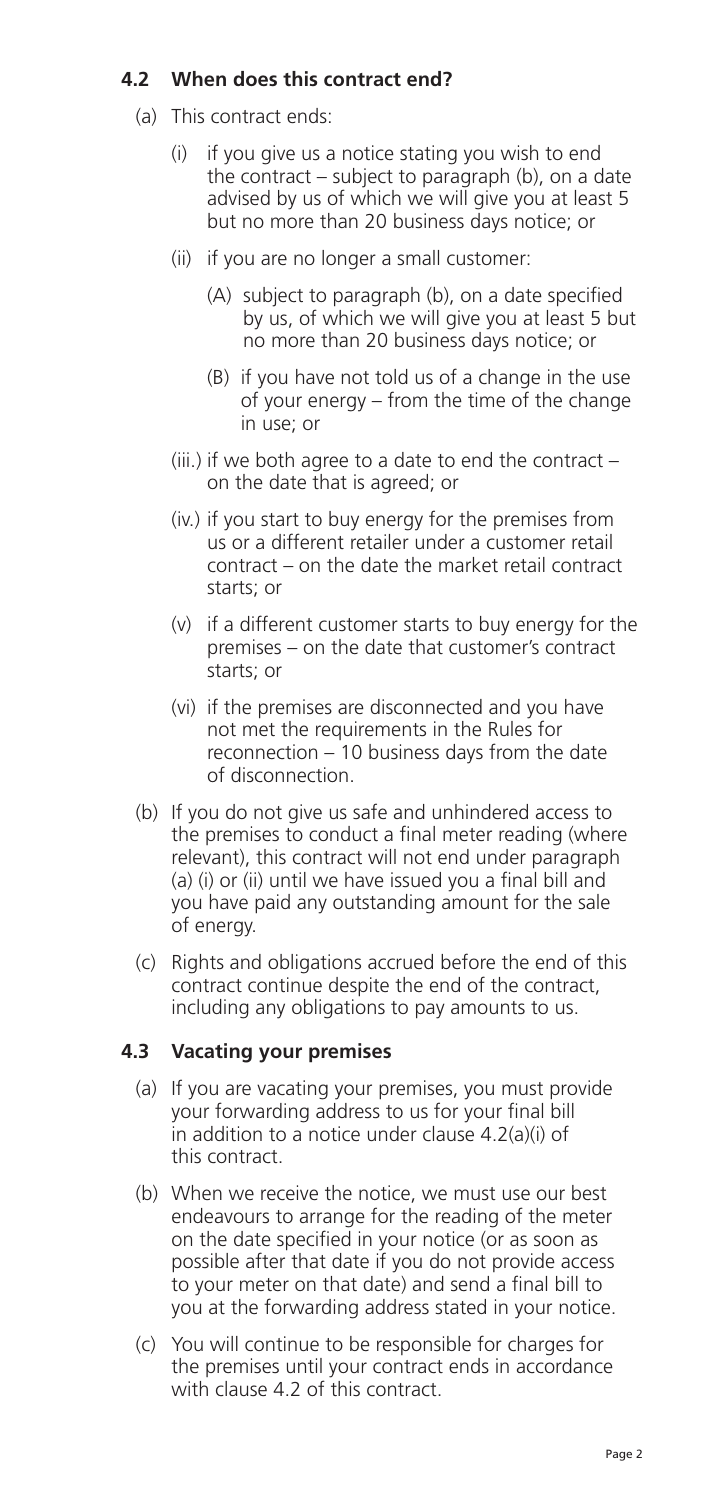## 5. SCOPE OF THIS CONTRACT

## **5.1 What is covered by this contract?**

- (a) Under this contract we agree to sell you energy at your premises. We also agree to meet other obligations set out in this contract and to comply with the energy laws, including, where we sell you electricity, the provision, installation and maintenance of your meter.
- (b) In return, you agree:
	- (i) to be responsible for charges for energy supplied to the premises until this contract ends under clause 4.2 even if you vacate the premises earlier; and
	- (ii) to pay the amounts billed by us under this contract; and
	- (iii) to meet your obligations under this contract and the energy laws.

## **5.2 What is not covered by this contract?**

 This contract does not cover the physical connection of your premises to the distribution system, including the maintenance of that connection and the supply of energy to your premises and, where we sell you gas, provision of metering equipment. This is the role of your distributor under a separate contract called a customer connection contract.

## 6. YOUR GENERAL OBLIGATIONS

## **6.1 Full information**

 You must give us any information we reasonably require for the purposes of this contract. The information must be correct, and you must not mislead or deceive us in relation to any information provided to us.

## **6.2 Updating information**

You must tell us promptly if:

- (a) information you have provided to us changes, including if your billing address changes or if your use of energy changes (for example, if you start running a business at the premises); or
- (b) you are aware of any change that materially affects access to your meter or to other equipment involved in providing metering services at the premises.

## **6.3 Life support equipment**

- (a) If a person living or intending to live at your premises requires life support equipment, you must:
	- (i) register the premises with us or your distributor; and
	- (ii) provide medical confirmation for the premises.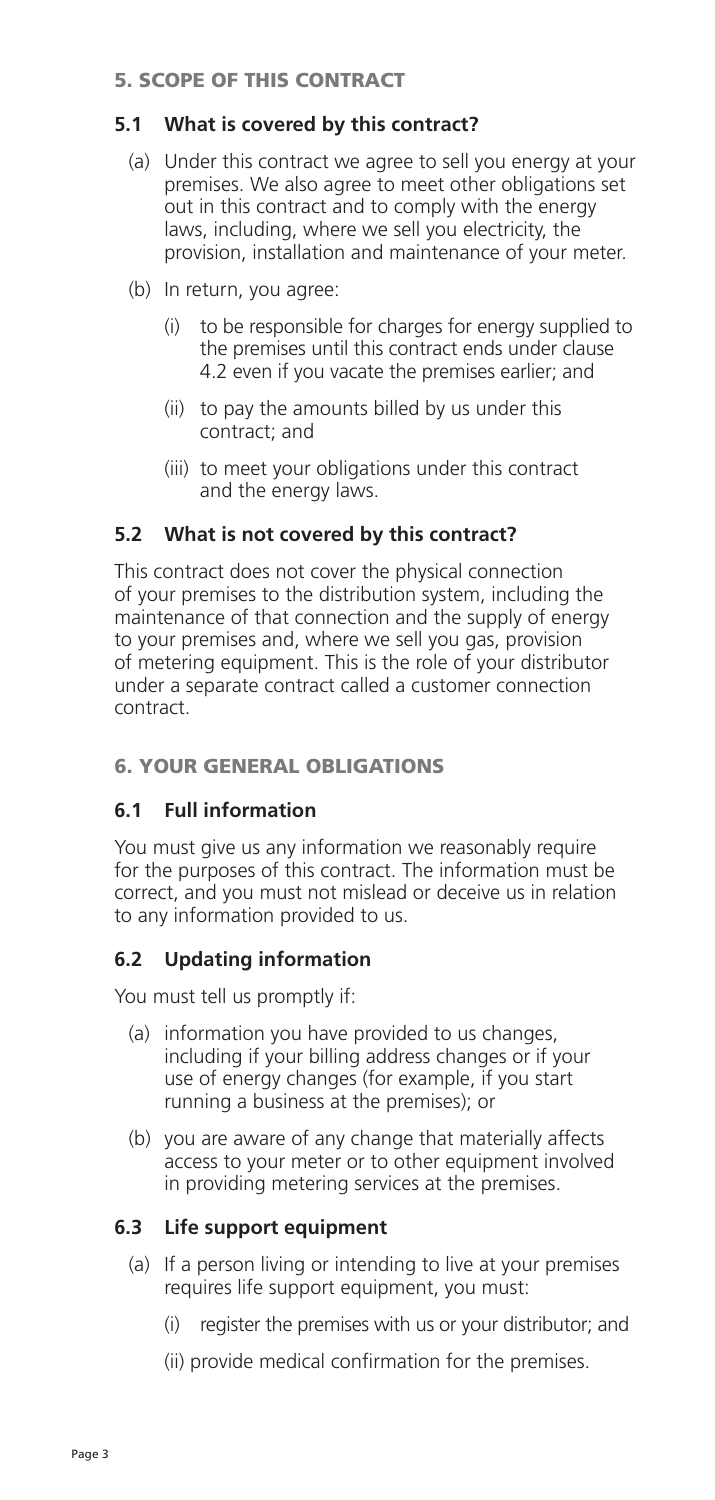- (b) Subject to satisfying the requirements in the Rules, your premises may cease to be registered as having life support equipment if medical confirmation is not provided to us or your distributor.
- (c) You must tell us or your distributor if the life support equipment is no longer required at the premises.
- (d) If you tell us that a person living or intending to live at your premises requires life support equipment, we must give you:
	- (i) at least 50 business days to provide medical confirmation for the premises;
	- (ii) general advice that there may be a distributor planned interruption, retailer planned interruption or unplanned interruption to the supply of energy to the premises;
	- (iii) at least 4 business days' notice in writing of any retailer planned interruption to the supply of electricity to the premises unless we have obtained your explicit consent to the interruption occurring on a specified date;
	- (iv) information to assist you to prepare a plan of action in case of an unplanned interruption; and
	- (v) an emergency telephone contact number.

### **6.4 Obligations if you are not an owner**

 If you cannot meet an obligation relating to your premises under this contract because you are not the owner you will not be in breach of the obligation if you take all reasonable steps to ensure that the owner or other person responsible for the premises fulfils the obligation.

#### 7. OUR LIABILITY

- (a) The quality and reliability of your electricity supply and the quality, pressure and continuity of your gas supply is subject to a variety of factors that are beyond our control as your retailer, including accidents, emergencies, weather conditions, vandalism, system demand, the technical limitations of the distribution system and the acts of other persons (such as your distributor), including at the direction of a relevant authority.
- (b) To the extent permitted by law, we give no condition, warranty or undertaking, and we make no representation to you, about the condition or suitability of energy, its quality, fitness for purpose or safety, other than those set out in this contract.
- (c) Unless we have acted in bad faith or negligently, the National Energy Retail Law excludes our liability for any loss or damage you suffer as a result of the total or partial failure to supply energy to your premises, which includes any loss or damage you suffer as a result of the defective supply of energy.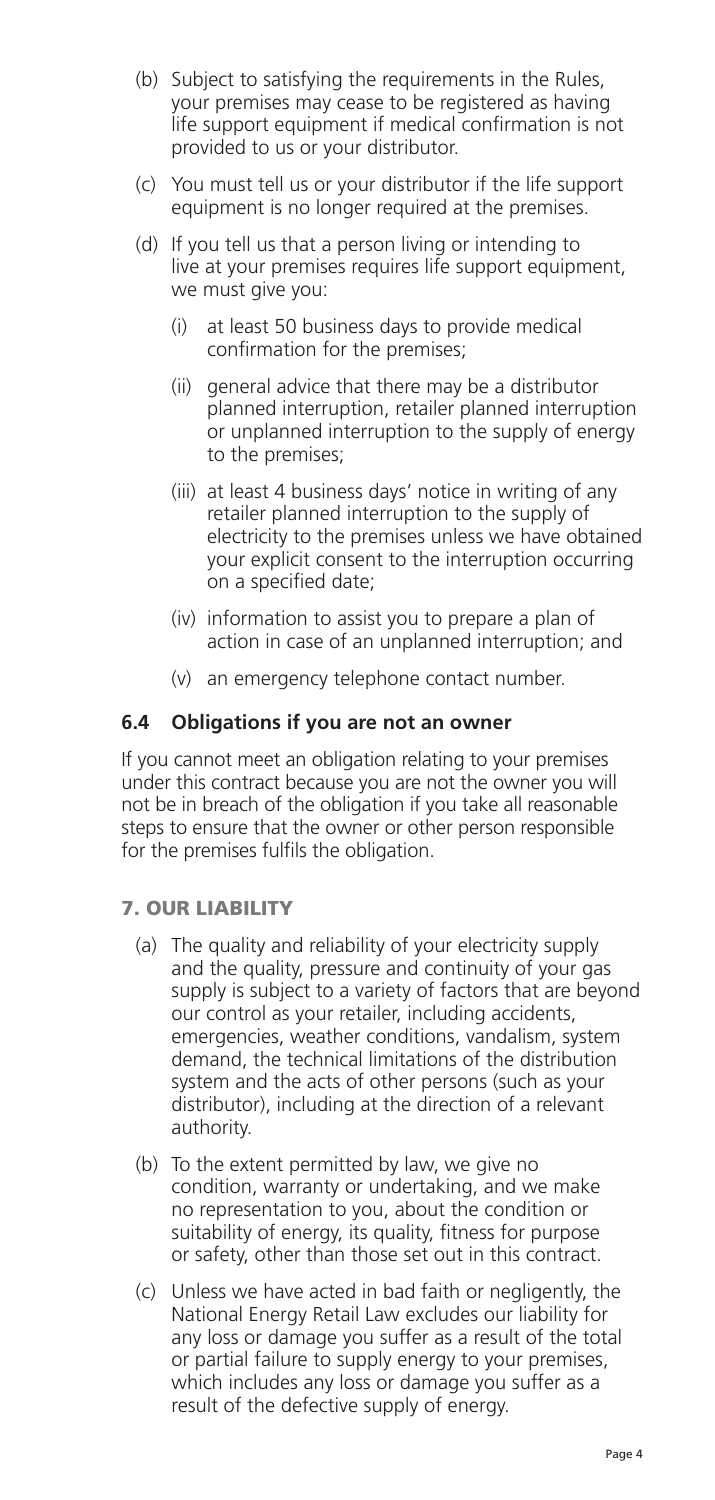#### 8. PRICE FOR ENERGY AND OTHER SERVICES

### **8.1 What are our tariffs and charges?**

- (a) Our tariffs and charges for the sale of energy to you under this contract are our standing offer prices. These are published on our website and include your distributor's charges.
- (b) Different tariffs and charges may apply to you depending on your circumstances. The conditions for each tariff and charge are set out in our standing offer prices.

**Note:** We do not impose any charges for the termination of this contract.

### **8.2 Changes to tariffs and charges**

**Note:** for New South Wales, South Australia and Australian Capital Territory customers only:

- (a) If we vary our standing offer prices, we will publish the variation in a newspaper and on our website at least 10 business days before it starts.
- (a1) We will also:
	- (i) notify you at least five business days before the variation in the tariffs and charges are to apply to you; and
	- (ii) deliver the notice by your preferred form of communication where you have communicated this to us, or otherwise by the same method as that used for delivery of your bill.
- (a2) The notice must:
	- (i) specify that your tariffs and charges are being varied;
	- (ii) specify the date on which the variation will come into effect;
	- (iii) identify your existing tariffs and charges inclusive of GST;
	- (iv) identify your tariffs and charges as varied inclusive of GST;
	- (v) specify that the tariffs and charges identified in paragraphs (a2)(iii) and (iv) are inclusive of GST; and (vi) specify that you can request historical billing data and, if you are being sold electricity, energy consumption data, from us.
- (a3) Despite clause 8.2 of this contract, we are not required to provide a notice under paragraph (a1):
	- (i) where you have entered into a standard retail contract with us within 10 business days before the date on which the variation referred to in clause 8.2(a) is to take effect, and we have informed you of such variation;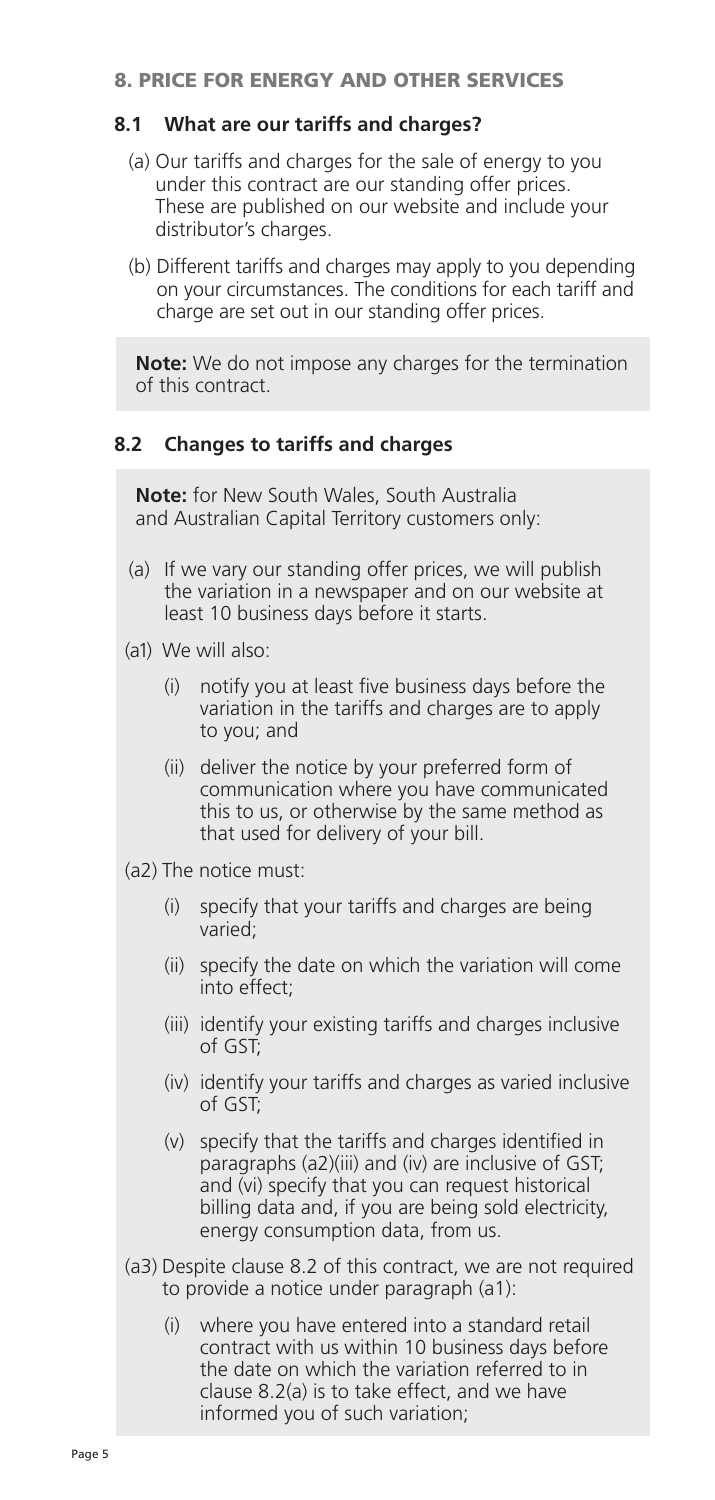- (ii) where your standing offer prices are regulated, or are otherwise set by legislation, a government agency or regulatory authority;
- (iii) where the variations to the tariffs and charges are a direct result of a change to, or withdrawal or expiry of, a government funded energy charge rebate, concession or relief scheme; or
- (iv) where the variations to the tariffs and charges are a direct result of a change to any bank charges or fees, credit card charges or fees, or payment processing charges or fees applicable to you.
- (a4) Despite paragraph (a1)(i), we will provide you with the notice under paragraph (a1) as soon as practicable, and in any event no later than your next bill, where the variations to your tariffs and charges are a direct result of a tariff reassignment by the distributor pursuant to clause 6B.A3.2 of the NER. For the purpose of providing a notice under this paragraph (a4), the reference to:
	- (i) "are being varied" in paragraph (a2)(i) is taken to be "are being varied or have been varied (whichever is applicable)"; and
	- (ii) "will come into effect" in paragraph (a2)(ii) is taken to be "will come into effect or has come into effect (whichever is applicable)".
- (b) Our standing offer prices will not be varied more often than once every 6 months.

## **8.2A Changes to tariffs and charges**

#### **Note for Queensland customers only:**

- (a) If we vary our standing offer prices, we will publish the variation in a newspaper and on our website.
- (b) If the variation is an increase to the standing offer price, we will publish the variation at least 10 business days before the increase starts.
- (c) We will also
	- (i) if the variation results in an increase in the standing offer price applying to you – notify you in advance of the variation; and
	- (ii) if the variation results in a decrease in the standing offer price applying to you – include details of the variation in your next bill.
- (d) We will not increase our standing offer prices before 1 July 2016.
- (e) From 1 July 2016, we will not vary our standing offer prices more than once every 6 months.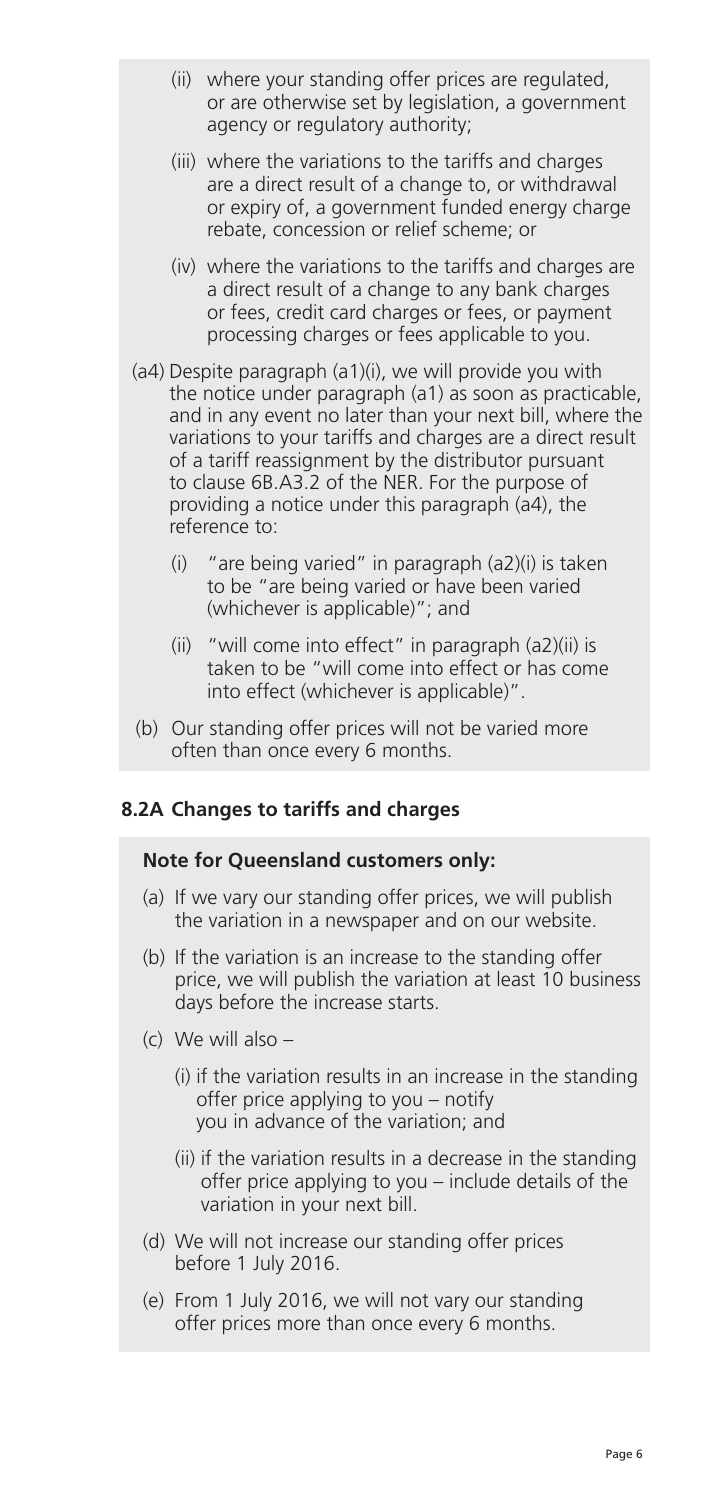## **8.3 Variation of tariff due to change of use**

 If a change in your use of energy means you are no longer eligible for the particular tariff you are on, we may transfer you to a new tariff under our standing offer prices:

- (a) if you notify us there has been a change of use  $$ from the date of notification; or
- (b) if you have not notified us of the change of use – retrospectively from the date the change of use occurred.

## **8.4 Variation of tariff or type of tariff on request**

- (a) If you think you satisfy the conditions applying to another tariff or type of tariff under our standing offer prices, you can ask us to review your current circumstances to see whether that tariff or type of tariff can apply to you.
- (b) If you meet the requirements for another tariff or type of tariff and request us to do so, we must:
	- (i) transfer you to that other tariff within 10 business days; or
	- (ii) transfer you to that other type of tariff from the date the meter is read or the type of meter is changed (if needed).

## **8.5 Changes to tariffs or type of tariff during a billing cycle**

 If a tariff applying to you changes during a billing cycle, we will calculate your next bill on a proportionate basis.

## **8.6 GST**

- (a) Amounts specified in the standing offer prices from time to time and other amounts payable under this contract may be stated to be exclusive or inclusive of GST. Paragraph (b) applies unless an amount is stated to include GST.
- (b) Where an amount paid by you under this contract is payment for a 'taxable supply' as defined for GST purposes, to the extent permitted by law, that payment will be increased so that the cost of the GST payable on the taxable supply is passed on to the recipient of that taxable supply.

#### 9. BILLING

#### **9.1 General**

 We will send a bill to you as soon as possible after the end of each billing cycle. We will send the bill:

- (a) to you at the address nominated by you; or
- (b) to a person authorised in writing by you to act on your behalf at the address specified by you.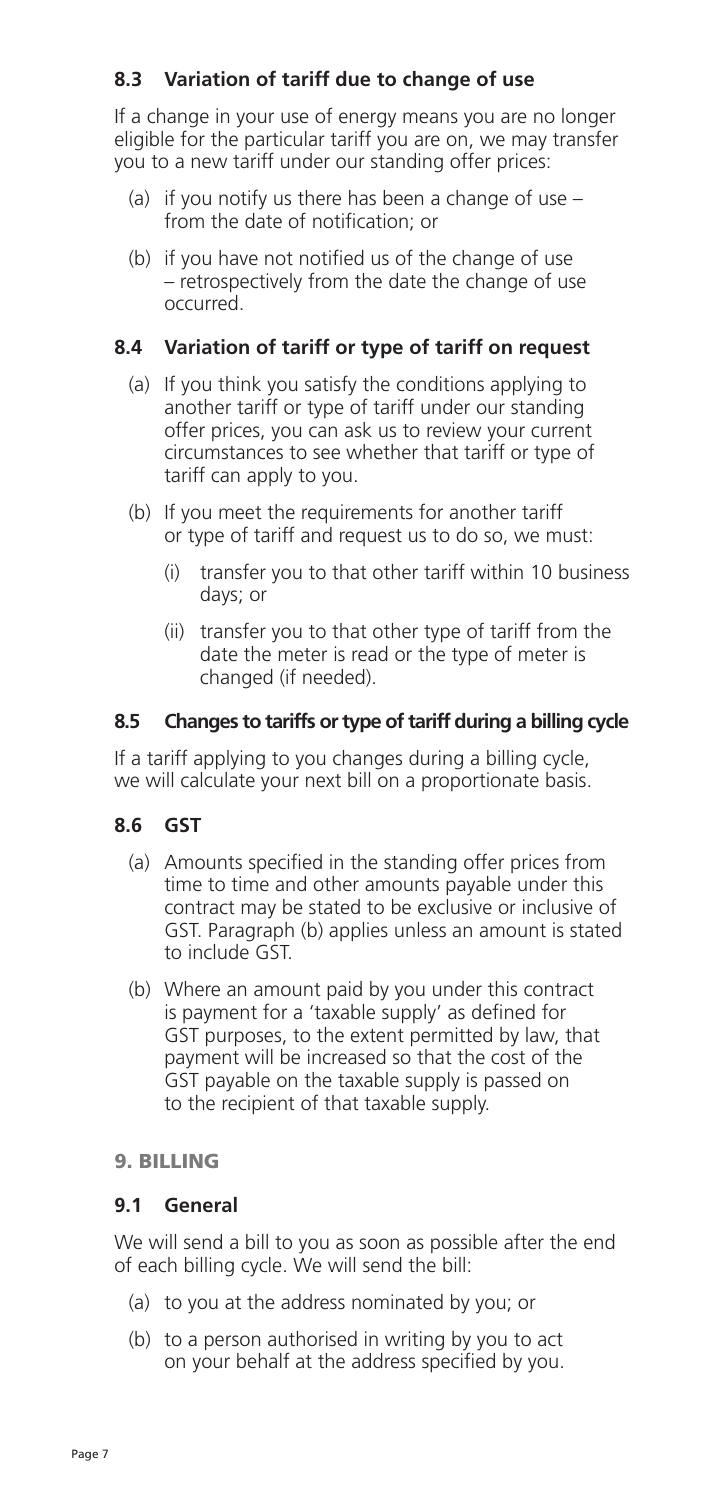## **9.2 Calculating the bill**

Bills we send to you ('your bills') will be calculated on:

- (a) the amount of energy consumed at your premises during the billing cycle (using information obtained from reading your meter or otherwise in accordance with the Rules); and
- (b) the amount of fees and charges for any other services provided under this contract during the billing cycle; and
- (c) the charges payable for services provided by your distributor, including connection charges if you have asked for a new connection or connection alteration and have not made alternative arrangements with your distributor.

## **9.3 Estimating the energy usage**

- (a) We may estimate the amount of energy consumed at your premises if your meter cannot be read, if your metering data is not obtained (for example, if access to the meter is not given or the meter breaks down or is faulty), or if you otherwise consent.
- (b) If we estimate the amount of energy consumed at your premises to calculate a bill, we must:
	- (i) clearly state on the bill that it is based on an estimation; and
	- (ii) when your meter is later read, adjust your bill for the difference between the estimate and the energy actually used.
- (c) If the later meter read shows that you have been undercharged, we will allow you to pay the undercharged amount in instalments, over the same period of time during which the meter was not read (if less than 12 months), or otherwise over 12 months.
- (d) If the meter has not been read due to your actions, and you request us to replace the estimated bill with a bill based on an actual reading of the meter, we will comply with your request but may charge you any cost we incur in doing so.

## **9.4 Your historical billing information**

 Upon request, we must give you information about your billing history for the previous 2 years free of charge. However, we may charge you if you require information going back more than 2 years or we have already given you this information:

- (a) 4 times in the previous 12 months, where this contract relates to electricity; or
- (b) in the previous 12 months, where this contract relates to gas.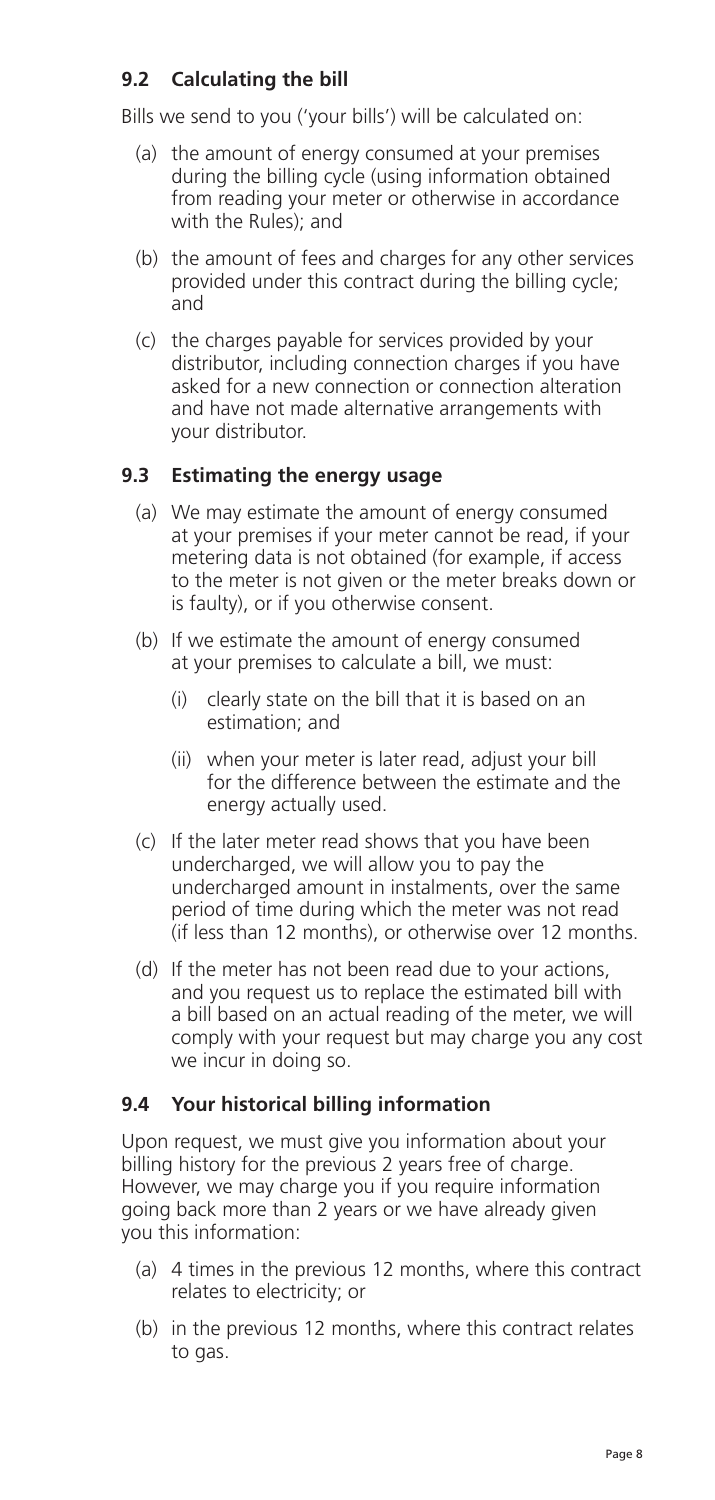## **9.4A Your electricity (only) consumption information**

 Upon request, we must give you information about your electricity consumption for up to 2 years free of charge. However, we may charge you if:

- (a) we have already given you this information 4 times in the previous 12 months; or
- (b) the information requested is different in manner or form to any minimum requirements we are required to meet; or
- (c) the information is requested by a representative you have authorised to act on your behalf, and that request is part of a request the representative makes to us in relation to more than one customer.

## **9.5 Bill smoothing**

 We may, where you agree, arrange for you to pay your bills under a bill smoothing arrangement, which is based on a 12-monthly estimate of your energy consumption.

## 10. PAYING YOUR BILL

## **10.1 What you have to pay**

 You must pay to us the amount shown on each bill by the date for payment (the pay-by date) on the bill. The pay-by date will be no earlier than 13 business days from the date on which we issue your bill.

## **10.2 Issue of reminder notices**

 If you have not paid your bill by the pay-by date, we will send you a reminder notice that payment is required. The reminder notice will give you a further due date for payment which will be not less than 6 business days after we issue the notice.

## **10.3 Difficulties in paying**

- (a) If you have difficulties paying your bill, you should contact us as soon as possible. We will provide you with information about payment options.
- (b) If you are a residential customer and have told us that you have difficulty paying your bill, we must offer you the option of paying your bill under a payment plan. However, we are not obliged to do so if you have had 2 payment plans cancelled due to non-payment in the previous 12 months or have been convicted of an offence involving the illegal use of energy in the previous 2 years.
- (c) Additional protections may be available to you under our Customer Hardship Policy and under the National Energy Retail Law and the Rules if you are a customer experiencing payment difficulties due to hardship. A copy of our Customer Hardship Policy is available on our website.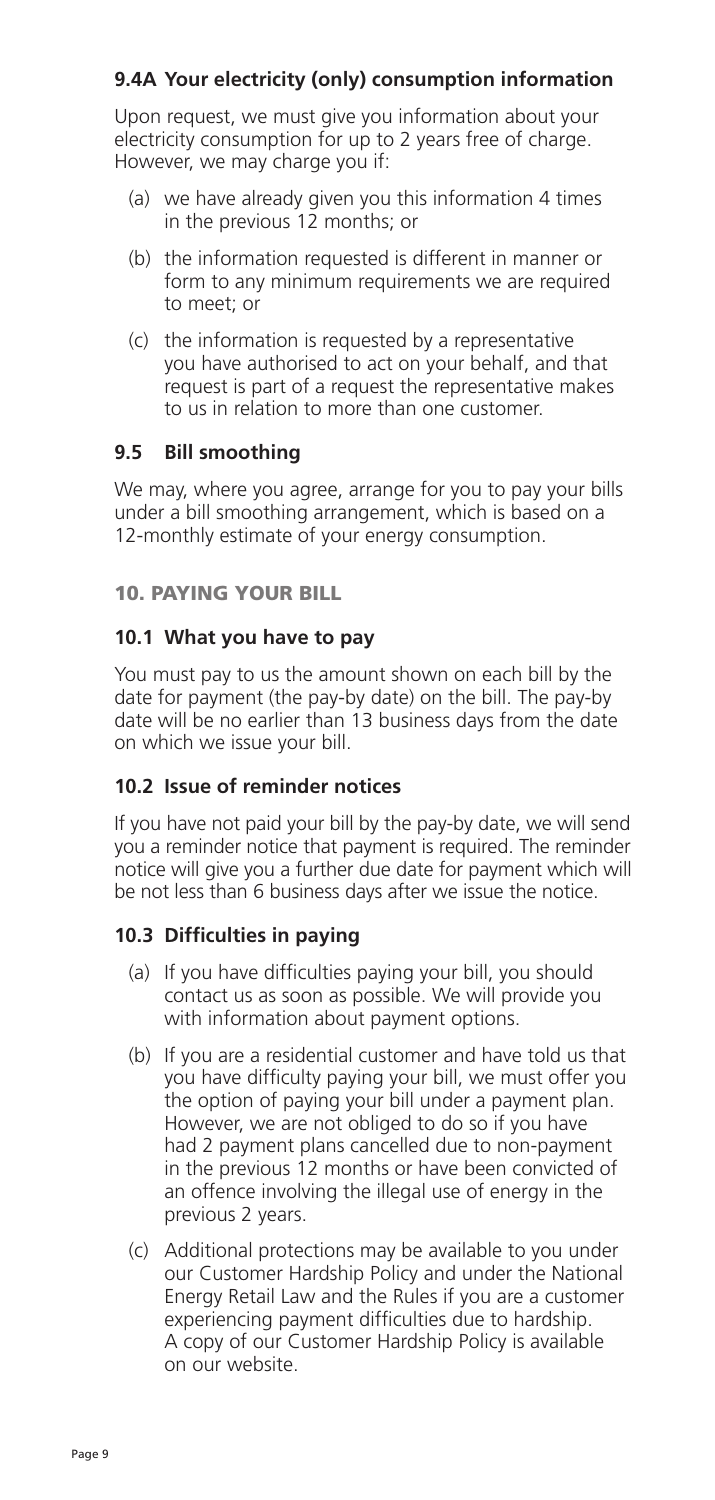#### 11. METERS

- (a) You must allow us and our authorised representatives safe and unhindered access to your premises for the purposes of (where relevant):
	- (i) reading, testing, maintaining, inspecting or altering any metering installation at the premises; and
	- (ii) calculating or measuring energy supplied or taken at the premises; and
	- (iii) checking the accuracy of metered consumption at the premises; and
	- (iv) replacing meters.
- (b) We will use our best endeavours to ensure that a meter reading is carried out as frequently as is needed to prepare your bills, consistently with the metering rules and in any event at least once every 12 months.
- (c) If we or our representatives seek access to the premises under paragraph (a), we will:
	- (i) comply with all relevant requirements under the energy laws; and
	- (ii) carry or wear official identification; and
	- (iii) show the identification if requested.
- (d) If we propose to replace your electricity meter we must give you a notice with the right to elect not to have your meter replaced unless:
	- (i) your meter is faulty or sample testing indicates it may become faulty; or
	- (ii) you have requested or agreed to the replacement of your meter.

#### 11A. INTERRUPTION TO ELECTRICITY SUPPLY

#### **11A.1 Retailer may arrange retailer planned interruptions (maintenance repair etc)**

- (a) We may arrange retailer planned interruptions to the supply of electricity to your premises where permitted under the energy laws for the purpose of the installation, maintenance, repair or replacement of your electricity meter.
- (b) (b) If your electricity supply will be affected by a retailer planned interruption arranged by us and clause 6.3(d)(iii) does not apply:
	- (i) we may seek your explicit consent to the interruption occurring on a specified date; or
	- (ii) we may seek your explicit consent to the interruption occurring on any day within a specified 5 business day range; or
	- (iii) otherwise, we will give you at least 4 business days notice of the interruption by mail, letterbox drop, press advertisement or other appropriate means.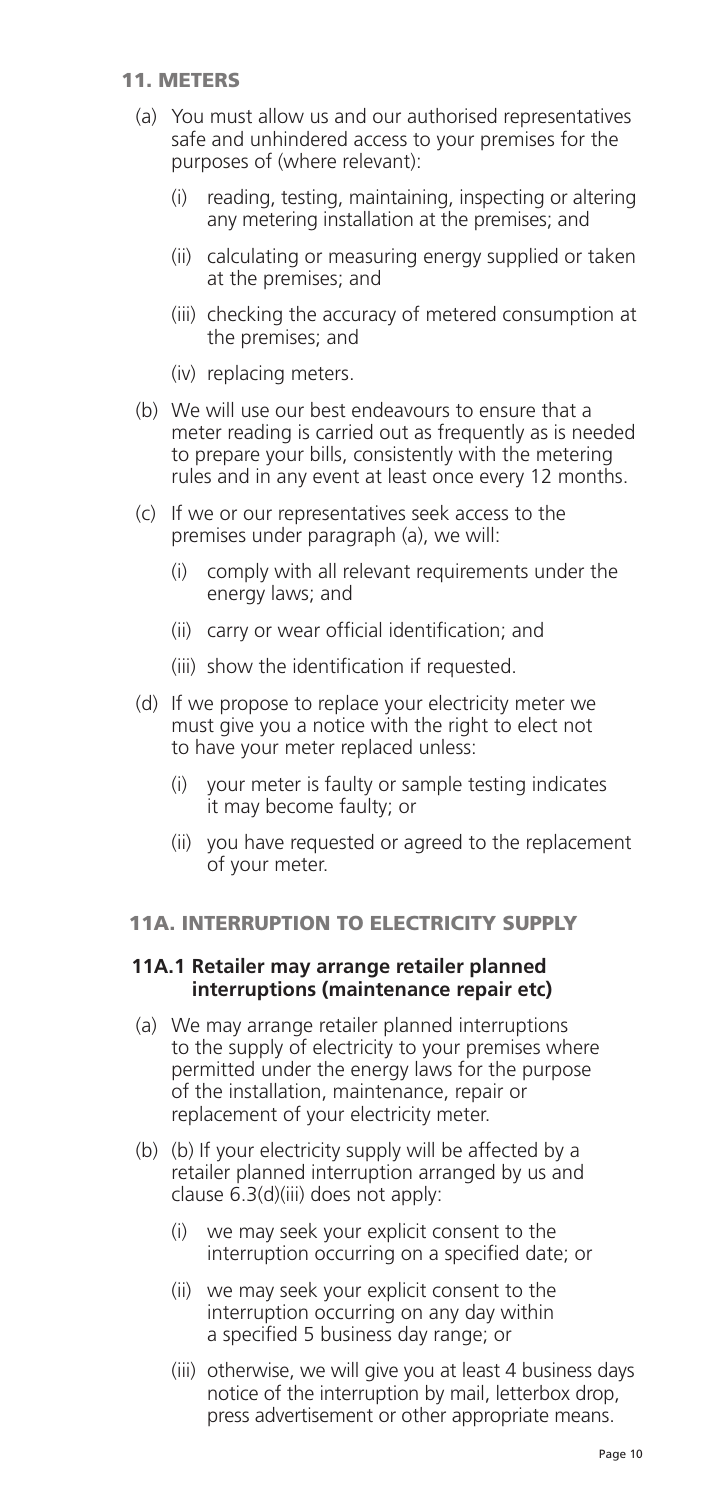### **11A.2 Your right to information about planned interruptions**

- (a) If you request us to do so, we will use our best endeavours to explain a retailer planned interruption to the supply of electricity to the premises which was arranged by us.
- (b) If you request an explanation be in writing we must, within 10 business days of receiving the request, give you either:
	- (i) the written explanation; or
	- (ii) an estimate of the time it will take to provide a more detailed explanation if a longer period is reasonably needed.
- (c) For interruptions made by your distributor, we may refer you to your distributor to provide information.

## 12. UNDERCHARGING AND OVERCHARGING

## **12.1 Undercharging**

- (a) If we have undercharged you, we may recover the undercharged amount from you. If we recover an undercharged amount from you:
	- (i) we will not charge interest on the undercharged amount; and
	- (ii) we will offer you time to pay the undercharged amount in instalments over the same period of time during which you were undercharged (if less than 12 months), or otherwise over 12 months.
- (b) The maximum amount we can recover from you is limited to the amount that has been undercharged in the 9 months immediately before we notify you, unless the undercharge is your fault, or results from your unlawful act or omission.

## **12.2 Overcharging**

- (a) Where you have been overcharged by less than \$50 (or such other amount as the AER determines), and you have already paid the overcharged amount, we must credit that amount to your next bill.
- (b) Where you have been overcharged by \$50 (or such other amount as the AER determines) or more, we must inform you within 10 business days of our becoming aware of the overcharge and, if you have already paid that amount, we must credit that amount to your next bill. However, if you request otherwise, we will comply with that request.
- (c) If you have stopped buying energy from us, we will use our best endeavours to pay the overcharged amount to you within 10 business days.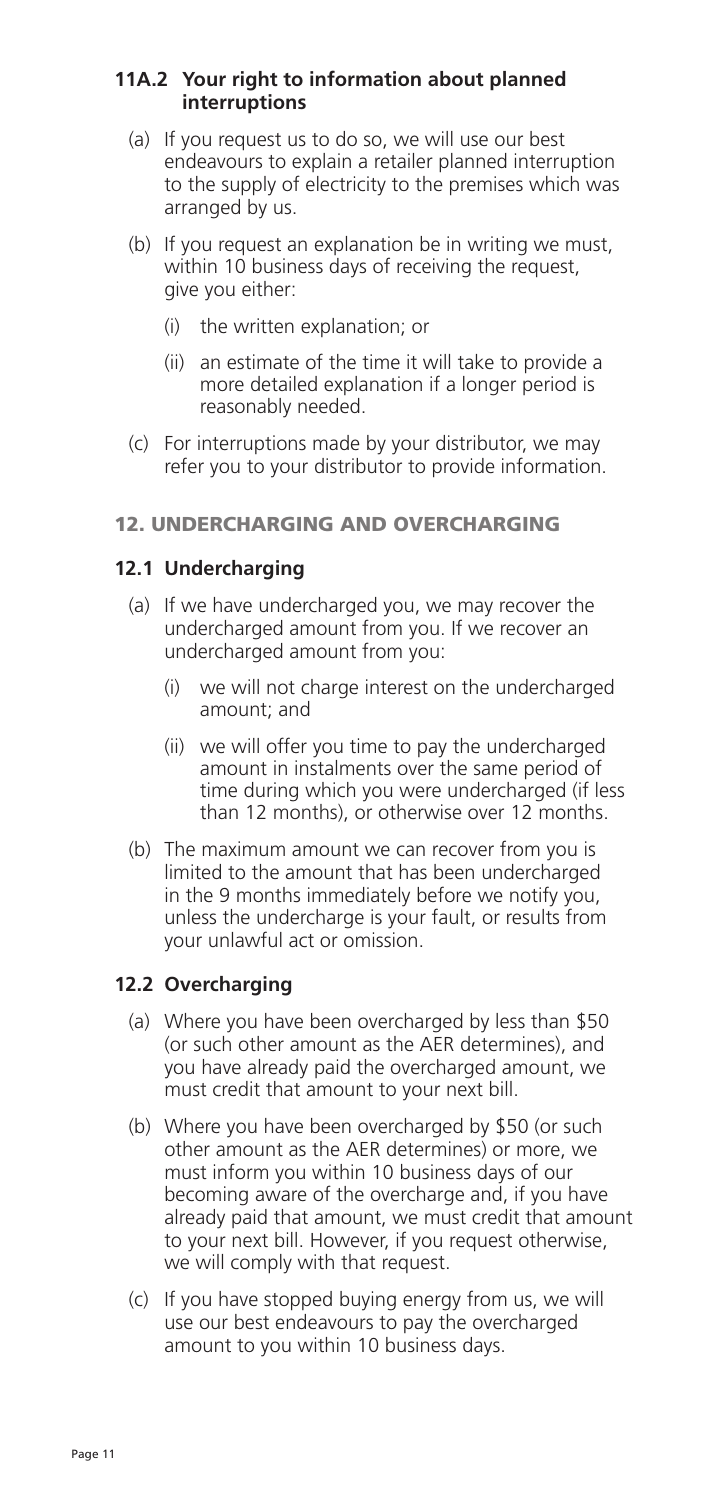(d) If you have been overcharged as a result of your own fault or unlawful act or omission, we may limit the amount we credit or pay you to the amount you were overcharged in the last 12 months.

## **12.3 Reviewing your bill**

- (a) If you disagree with the amount you have been charged, you can ask us to review your bill in accordance with our standard complaints and dispute resolution procedures.
- (b) If you ask us to, we must arrange for a check of the meter reading or metering data or for a test of the meter in reviewing the bill. You will be liable for the cost of the check or test and we may request payment in advance. However, if the meter or metering data proves to be faulty or incorrect, we must reimburse you for the amount paid.
- (c) If your bill is being reviewed, you are still required to pay any other bills from us that are due for payment and the lesser of:
	- (i) the portion of the bill that you do not dispute; or
	- (ii) an amount equal to the average of your bills in the last 12 months.

**Note for Queensland Electricity customers only:**  Electricity customers in Queensland are not required to pay for a meter check or test in advance

## 13. SECURITY DEPOSITS

## **13.1 Security deposit**

We may require that you provide a security deposit. The circumstances in which we can require a security deposit and the maximum amount of the security deposit are governed by the Rules.

## **13.2 Interest on security deposits**

 Where you have paid a security deposit, we must pay you interest on the security deposit at a rate and on terms required by the Rules.

## **13.3 Use of a security deposit**

- (a) We may use your security deposit, and any interest earned on the security deposit, to offset any amount you owe under this contract:
	- (i) if you fail to pay a bill and as a result we arrange for the disconnection of your premises; or
	- (ii) in relation to a final bill (i.e. a bill we issue when you vacate the premises or when you stop purchasing energy from us at your premises or when you request that your premises be disconnected).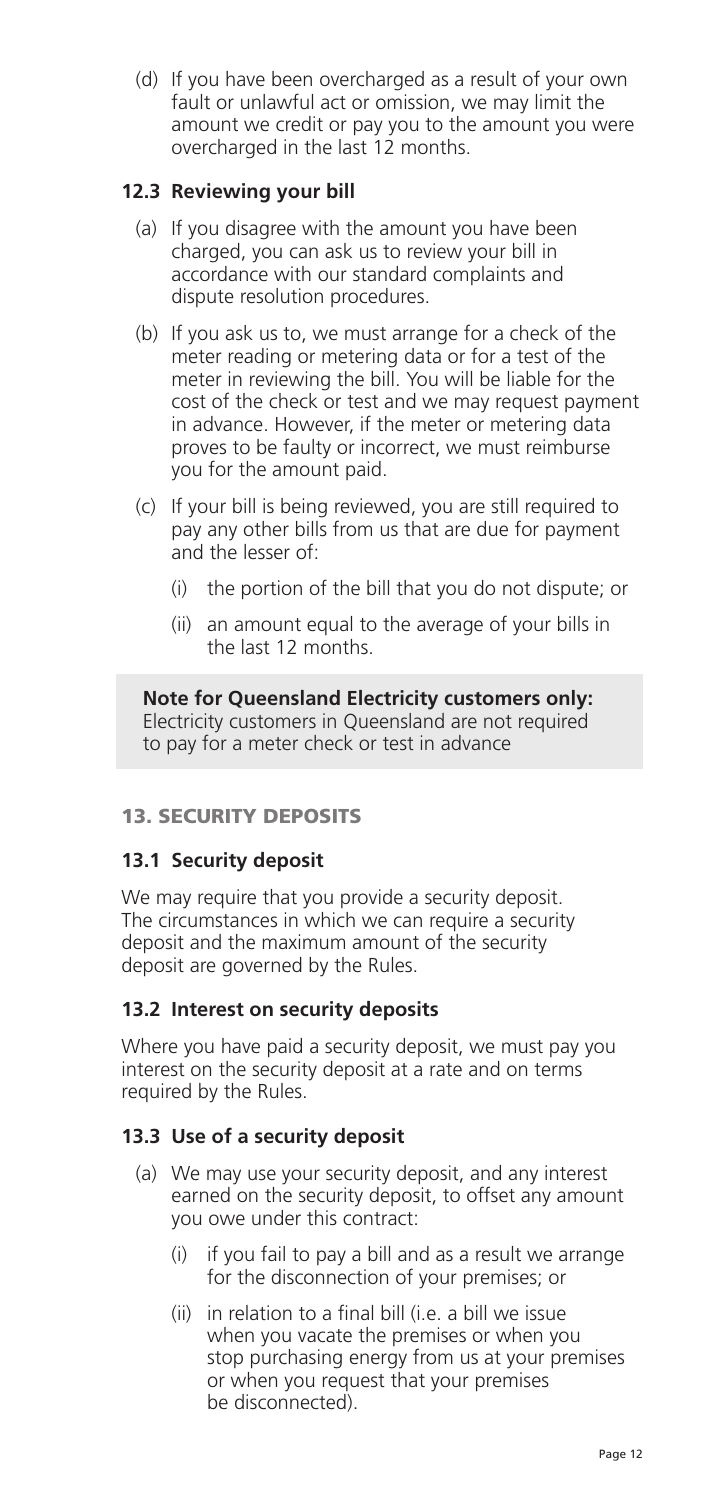(b) If we use your security deposit or any accrued interest to offset amounts owed to us, we will advise you within 10 business days.

## **13.4 Return of security deposit**

- (a) We must return your security deposit and any accrued interest in the following circumstances:
	- (i) you complete 1 year's payment (in the case of residential customers) or 2 years' payment (in the case of business customers) by the pay-by dates on our initial bills; or
	- (ii) subject to clause 14.3 of this contract, you stop purchasing energy at the relevant premises under this contract.
- (b) If you do not give us any reasonable instructions, we will credit the amount of the security deposit, together with any accrued interest, to your next bill.

## 14. DISCONNECTION OF SUPPLY

#### **14.1 When can we arrange for disconnection?**

Subject to us satisfying the requirements in the Rules. we may arrange for the disconnection of your premises if:

- (a) you do not pay your bill by the pay-by date and, if you are a residential customer, you:
	- (i) fail to comply with the terms of an agreed payment plan; or
	- (ii) do not agree to an offer to pay the bill by instalments, or having agreed, you fail to comply with the instalment arrangement;
- (b) you do not provide a security deposit we are entitled to require from you; or
- (c) you do not give access to your premises to read a meter (where relevant) for 3 consecutive meter reads; or
- (d) you fail to give us safe and unhindered access to the premises as required by clause 11 or any requirements under the energy laws; or
- (e) there has been illegal or fraudulent use of energy at your premises in breach of clause 16 of this contract; or
- (f) we are otherwise entitled or required to do so under the Rules or by law.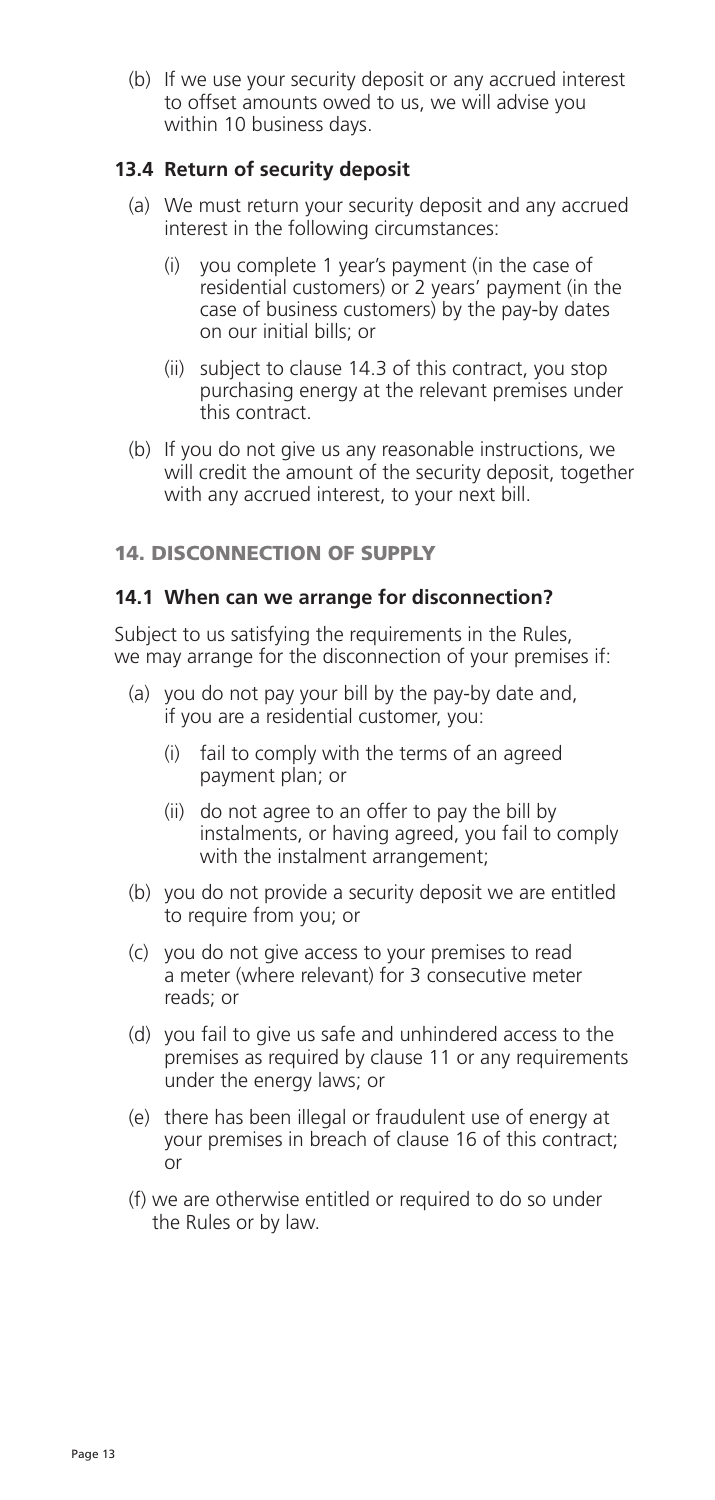## **14.2 Notice and warning of disconnection**

 Before disconnecting your premises, we must comply with relevant warning notice requirements and other provisions in the Rules, and in relation to safe and unhindered access only, we must use our best endeavours to contact you to arrange an appointment with you for access to your premises in addition to any warning notice. However, we are not required to provide a warning notice prior to disconnection in certain circumstances (for example, where there has been illegal or fraudulent use of energy at your premises or where there is an emergency or health and safety issue).

## **14.3 When we must not arrange disconnection**

- (a) Subject to paragraph (b), your premises may not be disconnected during the following times ('the protected period'):
	- (i) on a business day before 8.00 am or after 3.00 pm; or
	- (ii) on a Friday or the day before a public holiday; or
	- (iii) on a weekend or a public holiday; or
	- (iv) on the days between 20 December and 31 December (both inclusive) in any year; or
	- (v) if you are being disconnected under clause 14.1(a), during an extreme weather event.
- (b) Your premises may be disconnected within the protected period:
	- (i) for reasons of health and safety; or
	- (ii) in an emergency; or
	- (iii) as directed by a relevant authority; or
	- (iv) if you are in breach of clause 6.5 of your customer connection contract which deals with interference with energy equipment; or
	- (v) if you request us to arrange disconnection within the protected period; or
	- (vi) if your premises contain a commercial business that only operates within the protected period and where access to the premises is necessary to effect disconnection; or
	- (vii) where the premises are not occupied.

#### 15. RECONNECTION AFTER DISCONNECTION

- (a) We must arrange for the reconnection of your premises if, within 10 business days of your premises being disconnected:
	- (i) you ask us to arrange for reconnection of your premises; and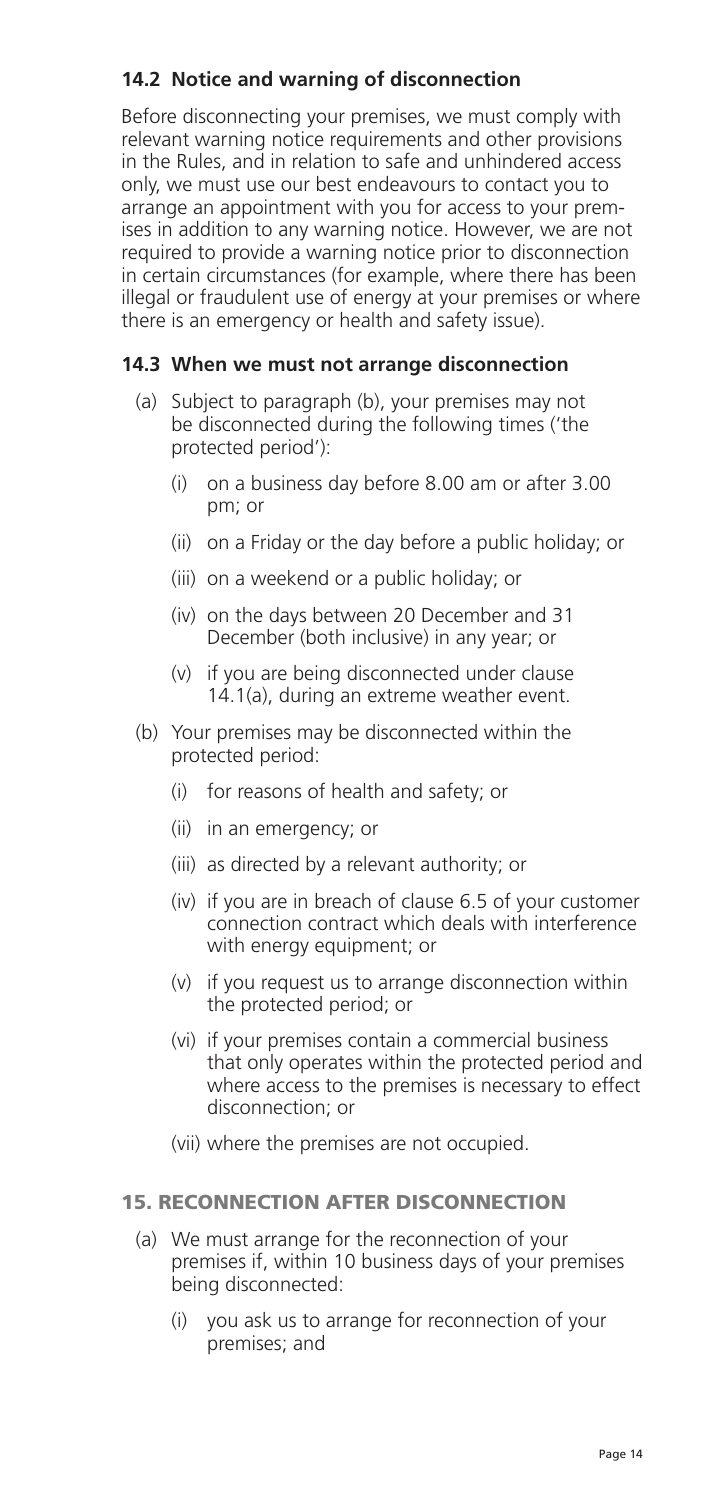- (ii) you rectify the matter that led to the disconnection; and
- (iii) you pay any reconnection charge (if requested).
- (b) We may terminate this contract 10 business days following disconnection if you do not meet the requirements in paragraph (a).

## 16. WRONGFUL AND ILLEGAL USE OF ENERGY

## **16.1 Use of energy**

 You must not, and must take reasonable steps to ensure others do not:

- (a) illegally use energy supplied to your premises; or
- (b) interfere or allow interference with any energy equipment that is at your premises except as may be permitted by law; or
- (c) use the energy supplied to your premises or any energy equipment in a manner that:
	- (i) unreasonably interferes with the connection or supply of energy to another customer; or
	- (ii) causes damage or interference to any third party; or
- (d) allow energy purchased from us to be used otherwise than in accordance with this contract and the Rules; or
- (e) tamper with, or permit tampering with, any meters or associated equipment.

## 17. NOTICES AND BILLS

- (a) Notices and bills under this contract must be sent in writing, unless this contract or the National Energy Retail Law and the Rules say otherwise.
- (b) A notice or bill sent under this contract is taken to have been received by you or by us (as relevant):
	- (i) on the date it is handed to the party, left at the party's premises (in your case) or one of our offices (in our case) or successfully faxed to the party (which occurs when the sender receives a transmission report to that effect); or
	- (ii) on the date 2 business days after it is posted; or
	- (iii) on the date of transmission (unless the sender receives notice that delivery did not occur or has been delayed) if sent electronically and the use of electronic communication has been agreed between us.
- (c) Our contact details for you to contact us or send us a notice are as set out in our bill to you, or as notified to you from time to time.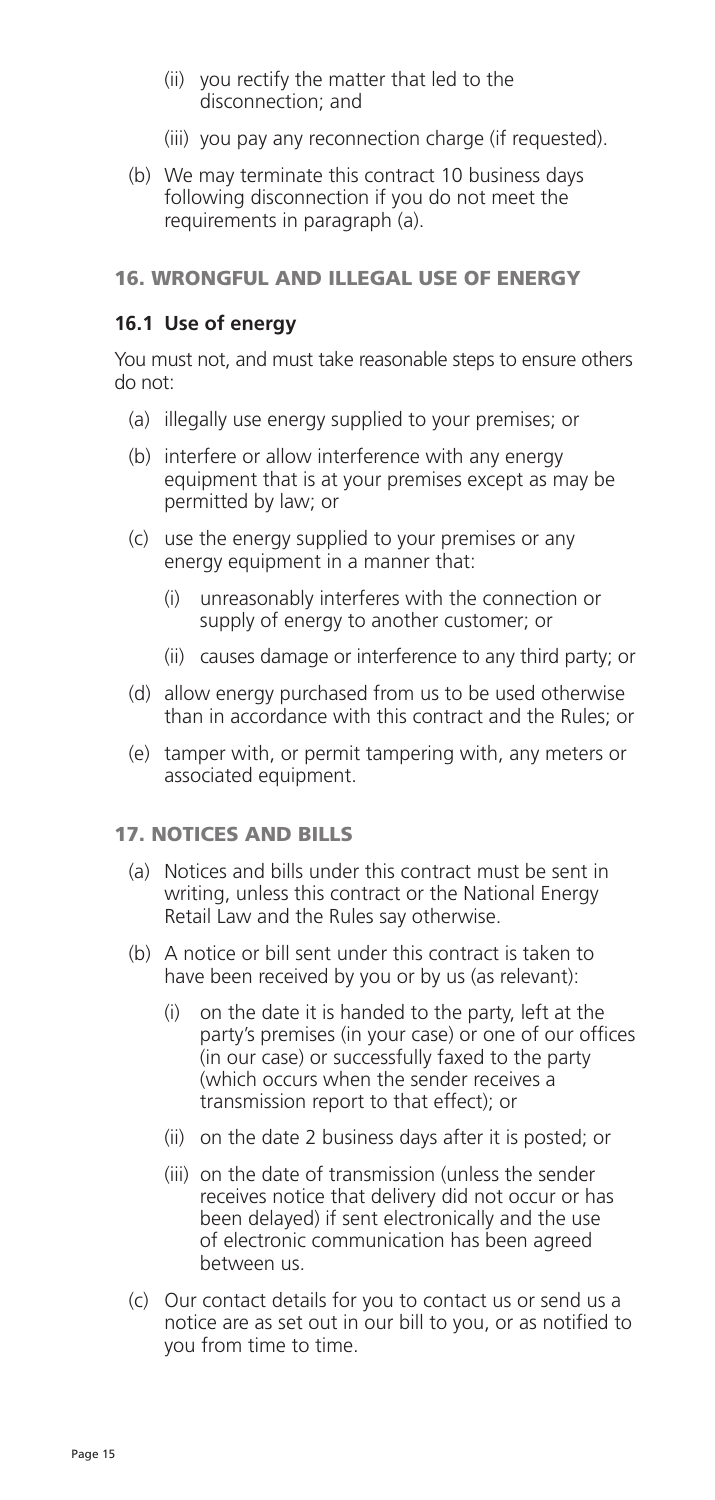## 18. PRIVACY ACT NOTICE

 We will comply with all relevant privacy legislation in relation to your personal information. You can find a summary of our privacy policy on our website. If you have any questions, you can contact our privacy officer.

## 19. COMPLAINTS AND DISPUTE RESOLUTION

## **19.1 Complaints**

 If you have a complaint relating to the sale of energy by us to you, or this contract generally, you may lodge a complaint with us in accordance with our standard complaints and dispute resolution procedures.

**Note:** Our standard complaints and dispute resolution procedures are published on our website.

## **19.2 Our obligations in handling complaints**

 If you make a complaint, we must respond to your complaint within the required timeframes set out in our standard complaints and dispute resolution procedures and inform you:

- (a) of the outcome of your complaint and the reasons for our decision; and
- (b) that if you are not satisfied with our response, you have a right to refer the complaint to:
	- (i) Energy and Water Ombudsman NSW, if you premises is in New South Wales;
	- (ii) Energy and Water Ombudsman South Australia, if your premises is in South Australia;
	- (iii) Energy and Water Ombudsman Queensland, if your premises is in Queensland; or
	- (iv) ACT Civil and Administrative Tribunal, if your premises is in the Australian Capital Territory.

## 20. FORCE MAJEURE

#### **20.1 Effect of force majeure event**

 If either party to this contract cannot meet an obligation under this contract because of an event outside the control of that party ('a force majeure event'):

(a) the obligation, other than an obligation to pay money, is suspended to the extent it is affected by the force majeure event for as long as the force majeure event continues; and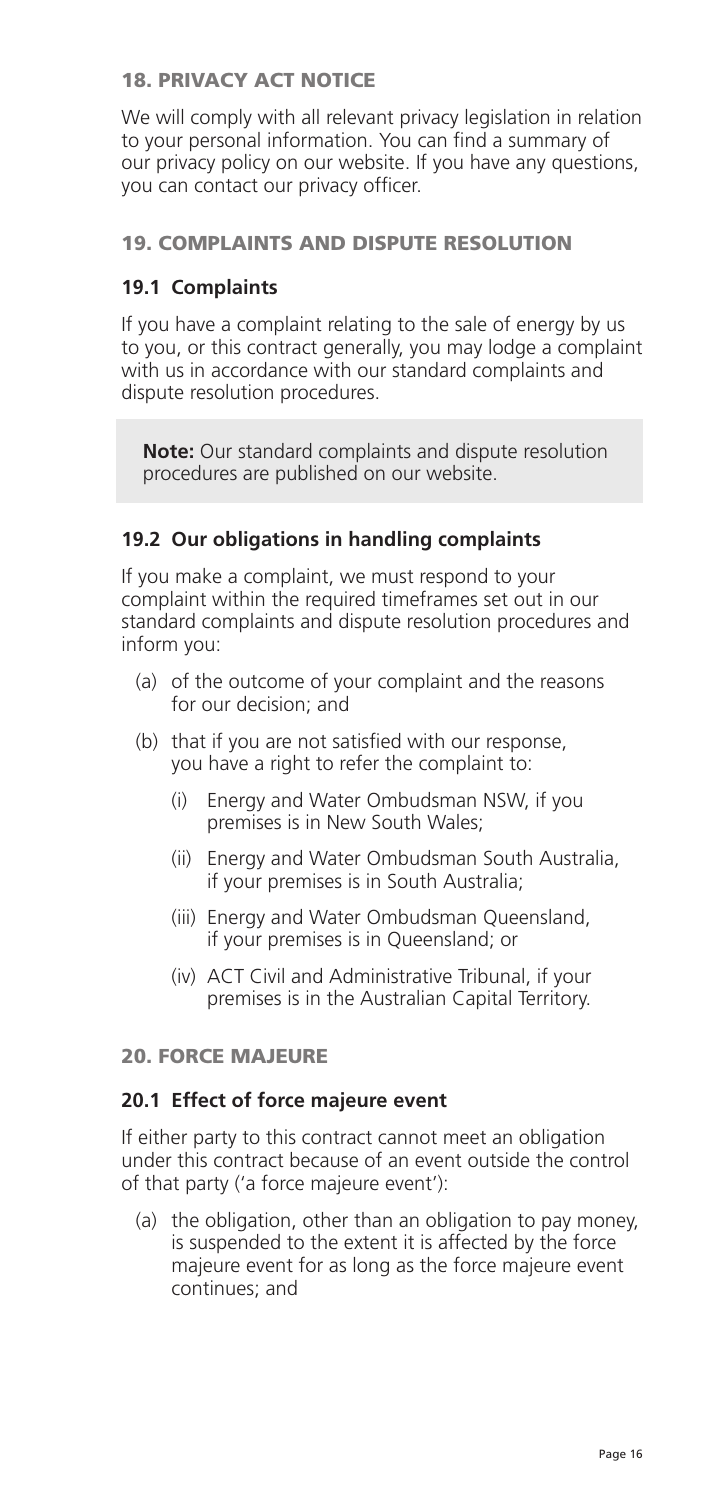(b) the affected party must use its best endeavours to give the other party prompt notice of that fact including full particulars of the event, an estimate of its likely duration, the extent to which the affected party's obligations are affected and the steps being taken to remove, overcome or minimise those effects.

## **20.2 Deemed prompt notice**

 If the effects of a force majeure event are widespread, we will be deemed to have given you prompt notice if we make the necessary information available by way of a 24 hour telephone service within 30 minutes of being advised of the event or otherwise as soon as practicable.

## **20.3 Obligation to overcome or minimise effect of force majeure event**

 A party that claims a force majeure event must use its best endeavours to remove, overcome or minimise the effects of that event as soon as practicable.

## **20.4 Settlement of industrial disputes**

 Nothing in this clause requires a party to settle an industrial dispute that constitutes a force majeure event in any manner other than the manner preferred by that party.

## 21. APPLICABLE LAW

 The laws of the applicable state or territory where your premises are located govern this contract.

## 22. RETAILER OF LAST RESORT EVENT

 If we are no longer entitled by law to sell energy to you due to a Retailer of Last Resort (RoLR) event occurring in relation to us, we are required under the National Energy Retail Law and the Rules to provide relevant information (including your name, billing address and metering identifier) to the entity appointed as the relevant designated retailer for the RoLR event and this contract will come to an end.

## 23. GENERAL

## **23.1 Our obligations**

 Some obligations placed on us under this contract may be carried out by another person. If an obligation is placed on us to do something under this contract, then:

- (a) we are taken to have complied with the obligation if another person does it on our behalf; and
- (b) if the obligation is not complied with, we are still liable to you for the failure to comply with this contract.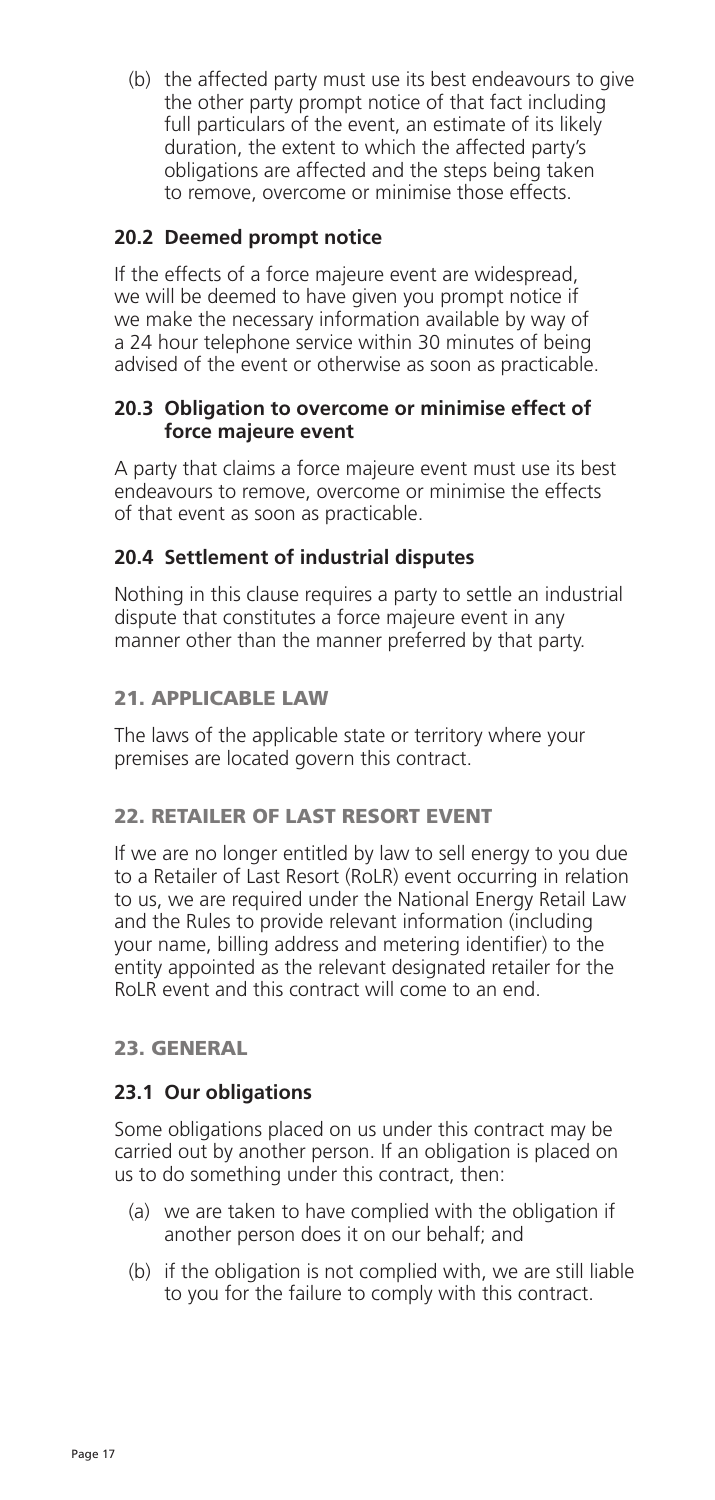## **23.2 Amending this contract**

- (a) This contract may only be amended in accordance with the procedures set out in the National Energy Retail Law.
- (b) We must publish any amendments to this contract on our website.

## 24. SIMPLIFIED EXPLANATION OF TERMS

**billing cycle** means the regular recurrent period for which you receive a bill from us;

 **business day** means a day other than a Saturday, a Sunday or a public holiday;

**customer** means a person who buys or wants to buy energy from a retailer;

 **customer connection** contract means a contract between you and your distributor for the provision of customer connection services;

 **designated retailer** means the financially responsible retailer for the premises (where you have an existing connection) or the local area retailer (where you do not have an existing connection) for your premises;

**disconnection** means an action to prevent the flow of energy to the premises, but does not include an interruption;

**distributor** means the person who operates the system that connects your premises to the distribution network;

 **distributor planned interruption** means an interruption  $for$ 

- (a) the planned maintenance, repair or augmentation of the transmission system; or
- (b) the planned maintenance, repair or augmentation of the distribution system including planned or routine maintenance of a meter (excluding a retailer planned interruption; or
- (c) the installation of a new connection or a connection alteration;

**emergency** means an emergency due to the actual or imminent occurrence of an event that in any way endangers or threatens to endanger the safety or health of any person, or normal operation of the distribution system or transmission system, or that destroys or damages, or threatens to destroy or damage, any property;

**energy** means electricity or gas;

 **energy laws** means national and State and Territory laws and rules relating to energy and the legal instruments made under those laws and rules;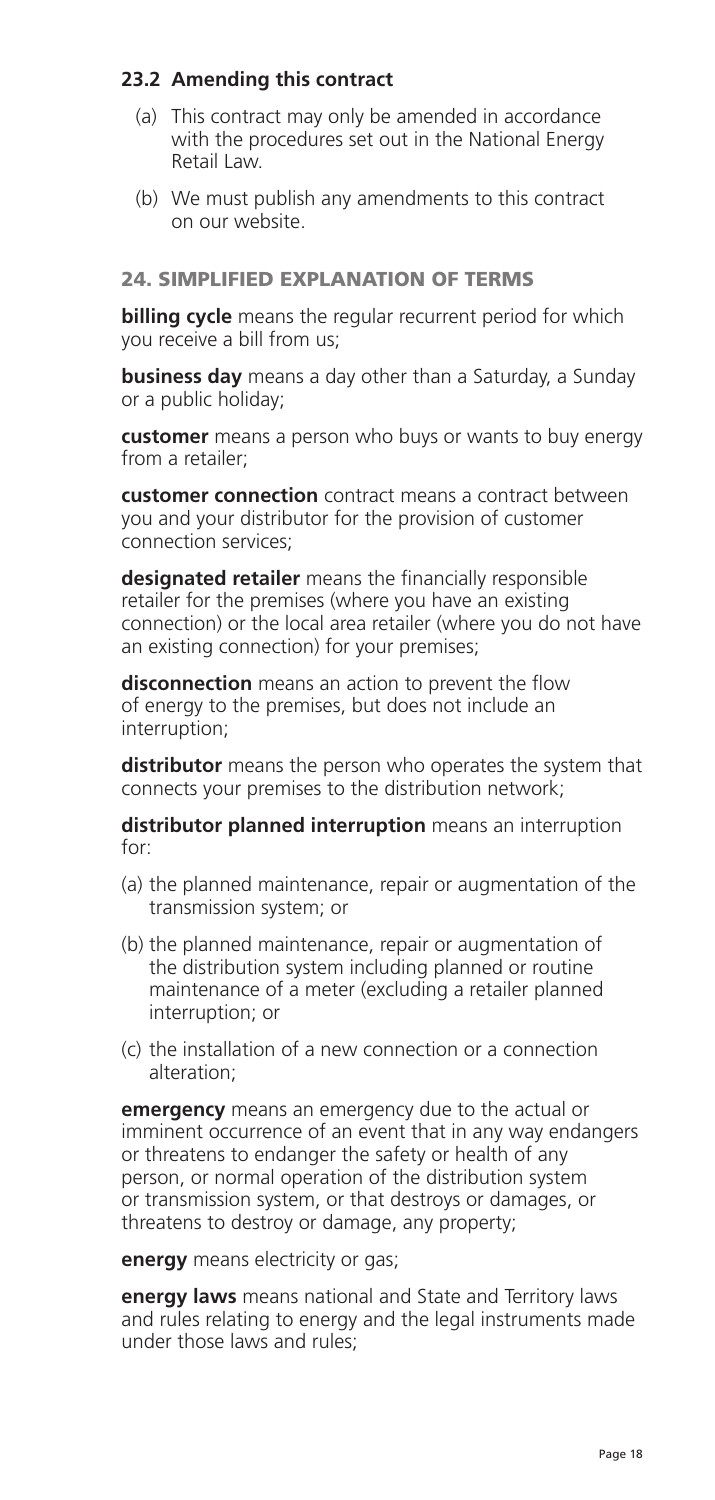**force majeure event** means an event outside the control of a party;

**GST** has the meaning given in the GST Act (*A New Tax System (Goods and Services Tax) Act 1999* (Cth));

**interruption** means a temporary unavailability or temporary curtailment of the supply of electricity from a distribution system to a customer, but does not include disconnection;

 **medical confirmation** means certification from a registered medical practitioner of the requirement for life support equipment at your premises;

 **National Energy Retail Law** means the Law of that name that is applied by each participating State and Territory;

 **relevant authority** means any person or body who has the power under law to direct us, including the Australian Energy Market Operator and State or Federal Police;

 **residential customer** means a person who purchases energy principally for personal, household or domestic use at their premises;

**retailer** means a person that is authorised to sell energy to customers;

**retailer planned interruption** means an interruption that:

- (a) is for the purposes of the installation, maintenance, repair or replacement of your electricity meter; and
- (b) does not involve the distributor effecting the interruption; and
- (c) is not an interruption which has been planned by your distributor.

 **RoLR event** means an event that triggers the operation of the Retailer of Last Resort scheme under the National Energy Retail Law;

**Rules** means the National Energy Retail Rules made under the National Energy Retail Law:

 **security deposit** means an amount of money paid to us as security against non-payment of a bill in accordance with the Rules;

#### **small customer** means:

- (a) a residential customer; or
- (b) a business customer who consumes energy at or below a level determined under the National Energy Retail Law;

 **standing offer prices** means tariffs and charges that we charge you for or in connection with the sale and supply of energy. These are published on our website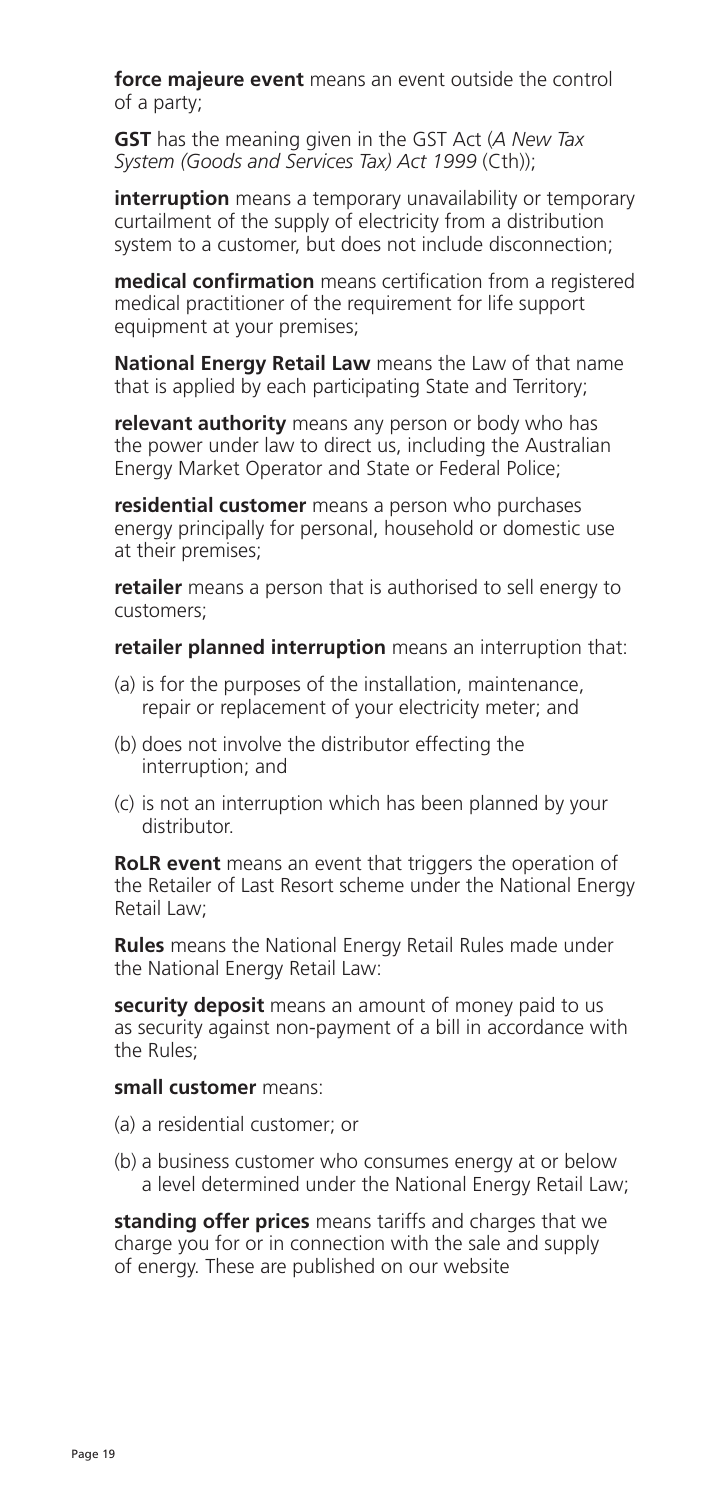## OTHER CONTACTS

Energy and Water Ombudsman South Australia (EWOSA) Freecall 1800 665 565 (except mobiles) Free fax 1800 665 165 rree rax 1800 005 105<br>Mail GPO Box 2947, Adelaide, SA 5001

Energy and Water Ombudsman New South Wales (EWON) Endry, and tracer ombaddman new be riccean 1888 248 343 (except mo Free Post Reply Paid 86550 Sydney South NSW 1234

Energy and Water Ombudsman Queensland (EWOQ) Freecall 1800 662 837 (except mobiles) Fax (07) 3087 9477 Mail PO Box 3640 South Brisbane BC QLD 4101 Ericity and watch Ombudsman Queensiand (t

ACT Civil and Administrative Tribunal (ACAT) Enquiries (02) 6207 1740  $F_{\text{A}}(02)$  6205 4855 Mail GPO Box 370, Canberra, ACT 2601  $\frac{1}{2}$ End (02) 0207 4055

#### **Interpreter Service** (ezispeak™) **Call 1300 171 762 Call 1300 171 762**

传译服务 خدمة التر حمة Dich vu thông dịch. خدمات تر جمه Υπηρεσία Διερμηνείας

If you need a foreign language interpreter please call the ezispeakTM: Exispean dial 1300 171 806.

Dial 1300 171 762 and ask to be connected to 131 806.

If you have a hearing or speech impairment, please call via the National Relay Service: Dial 133 677 from your TTY phone and ask to be connected to 131 806.